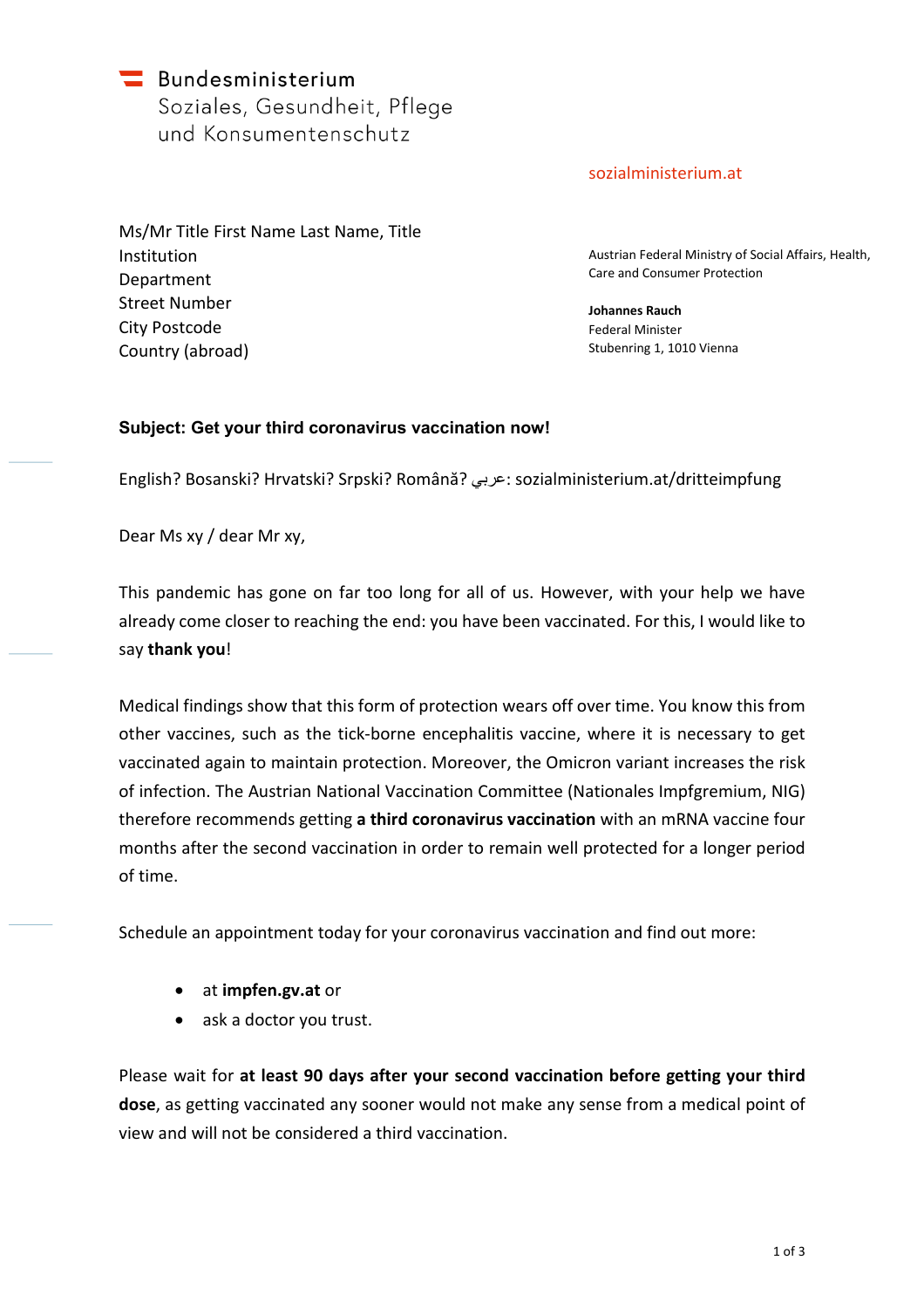Please also note: within Austria and when **travelling within the EU or into foreign EU countries**, evidence of having obtained a series of COVID-19 vaccinations may be required (Green Pass or vaccination certificates).

**The coronavirus vaccination is highly effective.** It **largely protects against a severe or fatal course** of the COVID-19 disease and **reduces infections.** By getting vaccinated, you are not only protecting your own health, but also that of those around you!

But you already know that, because you have been vaccinated already. **Please follow the recommendation of medical experts again: get your third vaccination! Make sure you get the best possible protection, for yourself and for those around you.** 

And there is one last thing I'd like you to do: **talk about it!** Tell others about your experience with getting vaccinated and help calm their nerves. You can find more tips on page 3.

**The coronavirus vaccination is our way out of the pandemic. We can only do it together. I know I can count on you and would like to thank you for your tremendous contribution.**

I wish you good health and hope you stay safe!

#### **Johannes Rauch**

Austrian Federal Minister of Social Affairs, Health, Care and Consumer Protection

**Information on registering for and getting a coronavirus vaccination**

Register here for the third coronavirus vaccination: **<impfen.gv.at>**

Information on the coronavirus vaccination in Austria: **<info.gesundheitsministerium.gv.at>**

Frequently asked questions about the coronavirus vaccination: **[sozialministerium.at/corona-schutzimpfung-faq](www.sozialministerium.at/corona-schutzimpfung-faq)**